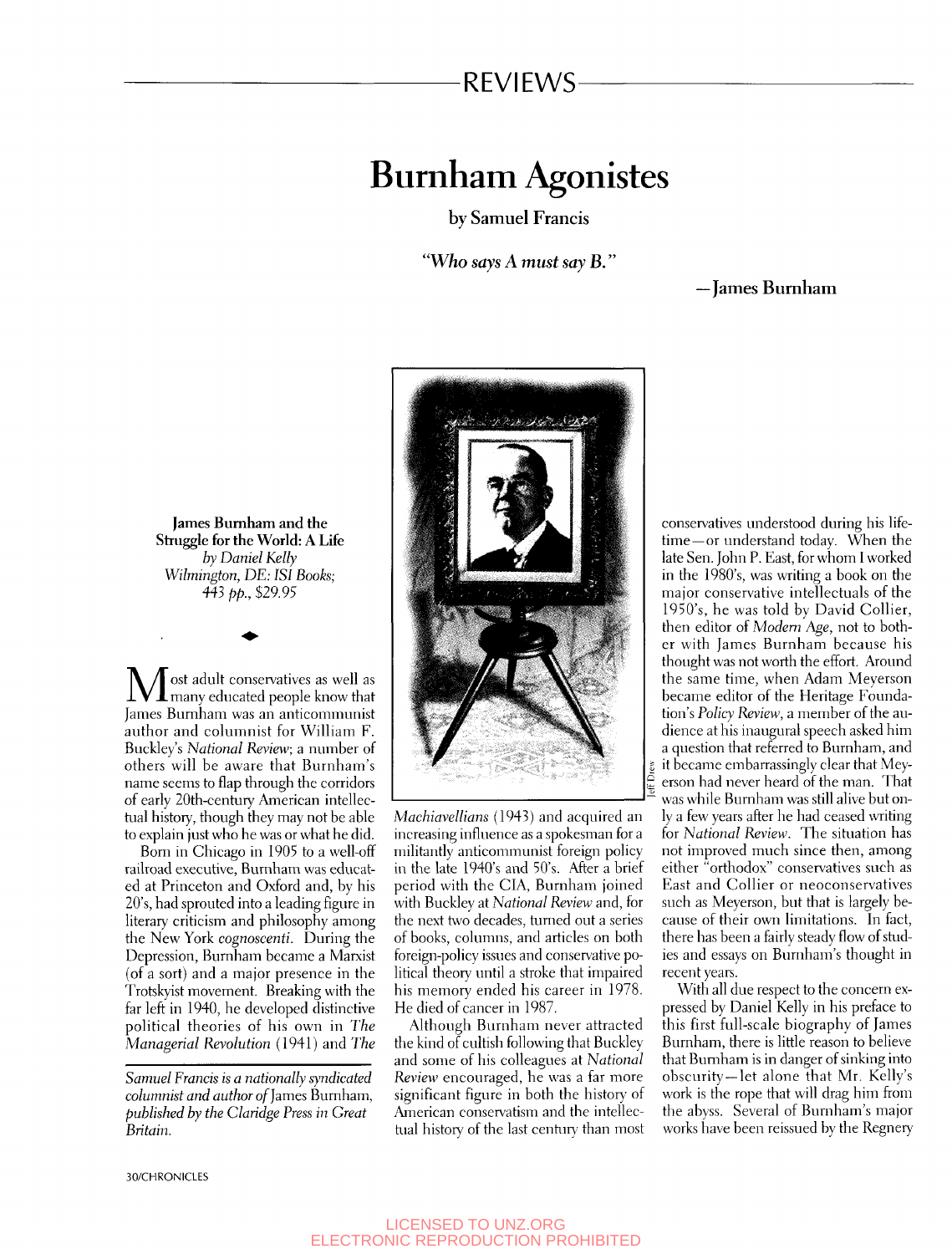Gateway Company (albeit with what seem to be now obligatory forewords by neoconservatives such as Sidney Hook and Newt Gingrich, who actually attack or distance themselves from the ideas of the very books they are introducing), while Burnham's life and thought have been the subjects of two monographs (my own, recently reissued in a revised format by a British publisher, and one by academic Kevin Smant) as well as of a number of extended discussions in essays or chapters by John P. Diggins, George Nash, Paul Gottfried, John Judis, Christopher Hitchens, James Gilbert, John O'Sullivan, Gary Dorrien, and Justin Raimondo, among others (not to mention such nonresidents of oblivion as George Orwell, Benedetto Croce, C. Wright Mills, and Raymond Aron), Indeed, with the exception of Whittaker Chambers and Friedrich Hayek, Burnham by now has probably been more widely discussed than any other conservative thinker of his era.

 $\prod_{\text{ly on Burnham's published written}}$ ings as well as his papers, now archived at the Hoover Institution, and he offers a wealth of obscure but important information about Burnham's social and educational background and his early years in the Marxist and postwar anticommunist movements. What is far more problematic about Mr. Kelly's book, however, is the interpretation he imposes on Burnham's political thought.

The main view he advances, as he tells us about halfway through, is that

despite differences on particular issues, his [Burnham's] general stance—secular, empirical, modernist, resigned to the welfare state as inevitable in a mass industrial society, emphatic on the need for victory in the struggle for the world—afforded a preview of the neo-conservatism of the 1970s.

Mr. Kelly repeats and somewhat expands upon this interpretation at the end of his book, citing in particular the similar view expressed by *National Review* editor Richard Brookhiser. (Although Professor Smant advanced much the same interpretation some years before Brookhiser did, his views are never mentioned.) Some of Burnham's political beliefs, Mr. Kelly writes, "foreshadowed ncoconservatism in its early phase," while

his mode of argument—that of a secular and empirically minded social scientist rather than that of a deductive moralist—also resembled that of the neoconsenatives, as did the low-key tone of most of his writings. Moreover, like the neoconservatives, he called for adamant resistance to the USSR and communism. Finally, though he defended tradition, his cultural sensibility was modernist.

Sad to say, the logic of this interpretation is deeply flawed, and the actual content of Burnham's thought and writing fairly contradicts it. In the first place, arguing that, because Burnham's thought and "mode of argument" were "secular," he therefore resembles the (also secular) neoconservatives is rather like saying that, because Hilaire Belloc was a religiously oriented thinker, he foreshadows Jerry Falwell and the Christian Right. "Secular" and "empirical" argumentation are no more distinctive of the neoconservatives than religious commitment is distinctive of the Falwell legions. Nor are some of the other attributes Mr. Kelly ascribes to the neoconservatives either real or, if real, unique to them: for instance, a "low-key tone" (consider for example, neoconservatives such as Charles Krauthammer denouncing Pat Buchanan) or "adamant resistance to the USSR and communism" (Frank Meyer, Whittaker Chambers, Willi Schlamm, Joe McCarthy, and Buckley himself, among many other 1950's conservatives, held the same views long before the neoconservatives discovered them, if in fact they ever did).

To anyone at all familiar with Burnham's writing and thought, the Smant-Brookhiser-Kelly thesis that Burnham approximated neoconservatism in the 1970's is simply preposterous; Mr. Kelly is able to sustain this claim only by blatantly skimming over, dismissing, or simply ignoring most of Burnham's writings that do not fit the neoconservative "foreshadowing" on which he insists. Thus, Burnham's most paleoconservative work. *Congress and the American Tradition*  (1959), receives only brief and shallow treatment from Mr. Kelly, in contrast to his much more extensive consideration of Burnham's anticommunist trilogy of the 1940's and 50's. Mr. Kelly ignores Burnham's critique of Abraham Lincoln (a neoconservative hero) as an architect of presidential "Caesarism" and also his brilliant synthesis of neo-Machiavellian theorists, such as Gaetano Mosea, with the *Federalist* and John C. Calhoun (a neoconservative demon). Nor is it clear how firmly Mr. Kelly grasps what Burnham was talking about in the book: Had Burnham "foreshadowed" neoconservatism, he would not have championed Congress at the expense of the presidency. (Even under Clinton, most neoconservatives continued to defend the power of the executive branch against assertions of a significant congressional role in foreign policy.)

Mr. Kelly is also uneasy dealing with what is probably Burnham's best-known and most influential book among "orthodox" conservatives. *Suicide of the West,*  which he calls "the most uneven of Burnham's works." His account of the book is, in some respects, simply mistaken. Thus, he writes, Burnham's

version of liberalism has no room for liberals who did not fit his model— his fellow Augustinian Reinhold Niebuhr, for example, a complex figure .. . whose view of the world was hardly less doleful than Burnham's.

Burnham does not discuss Niebuhr specifically in *Suicide,* but he does acknowledge a subspecies of liberalism similar to the kind that Niebuhr tried to articulate, as represented by Arthur Schlesinger, Jr., in *The Vital Center,* Max Lerner, and Charles Frankel, whose writings ostensibly sought to accommodate a more pessimistic and irrationalist view of human nature than the mainstream liberalism Burnham argued was more typical. His answer to these liberal pessimists was that, while renouncing conventional liberal optimism in theory, they were generally forced to embrace it in practice in order to justify liberal policies and principles.

Mr. Kelly also wonders, "[g]iven his usual linking of liberalism to the managerial revolution his failure even to mention that trend is puzzling." But, as I argued in the chapter on *Suicide of the West* in my monograph, Burnham subtly presents liberalism as the ideology or political formula of the managerial class, while the text as a whole can be read as a kind of Paretian dissection of a "derivation" (ideology) in terms of the underlying psychic and social needs that liberal ideology serves. The conventional criticism *oi Suicide of the West—that* its por-

lULY 2002/31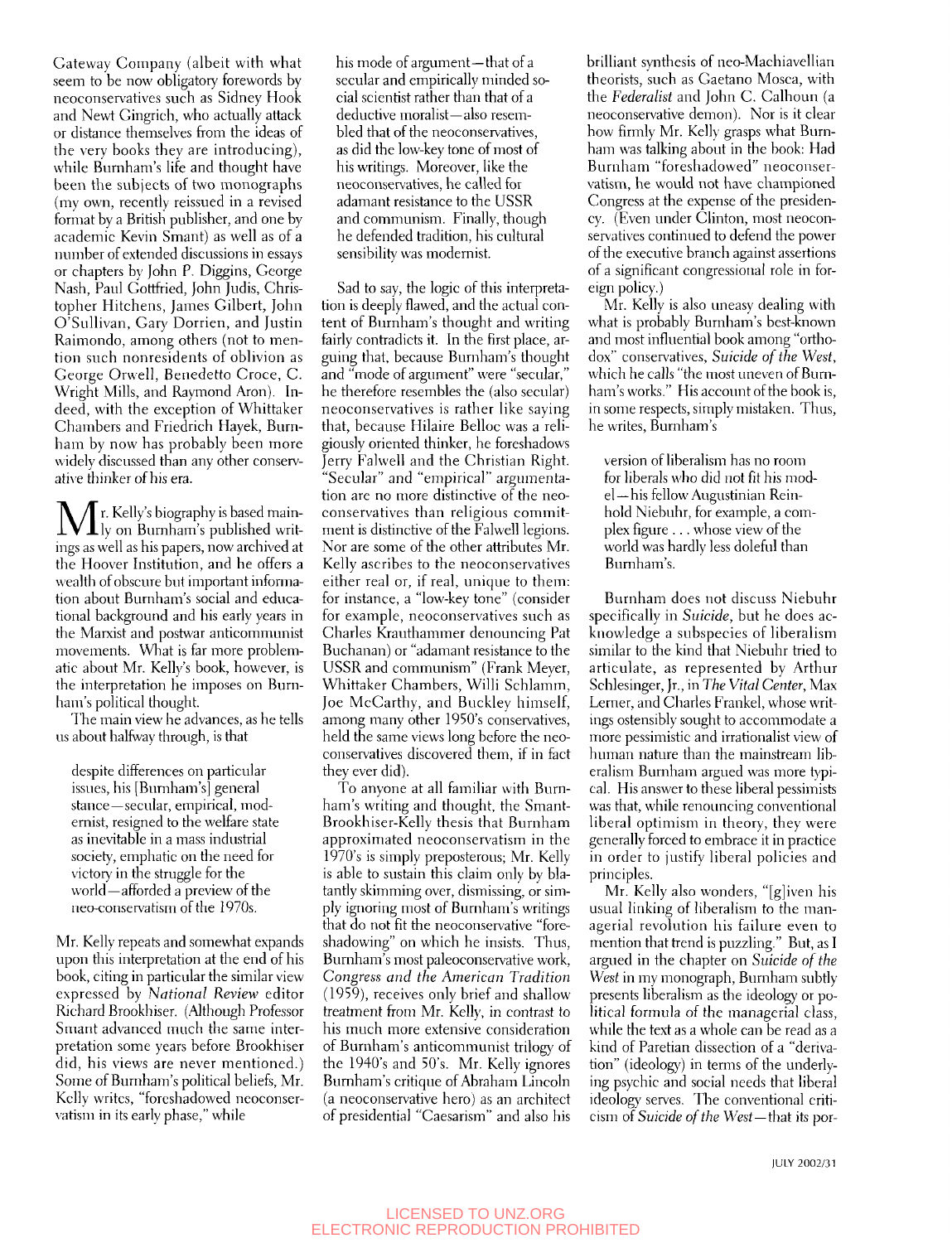trait of liberalism as embodying an inherent suicidal tendency is "overdrawn" or a "caricature" (a view Mr. Kelly seems to share)—founders on the subsequent general history of liberalism. No action that liberals and liberalism have since taken—against communism, against Third World anti-Western forces, or against internal criminal, subversive, or "multiculturalist" threats —has challenged Burnham's characterization in the least. What Mr. Kelly is quite unable to see is that this liberal "death wish" was at least implicit in the New Deal-Great Society liberalism that was Burnham's main target in the book. Despite the obsolescence of some of its anticommunist references. *Suicide of the West* remains more relevant than ever—although today its warning applies to neoconservatism itself as much as to the 1960's liberalism from which neoconservatism sprang.

Finally, Mr. Kelly simply ignores entirely several articles and reviews that Burnham wrote in the late 1960's or early 70's that explicitiy reject or contradict any tendency toward neoconservatism. These include a savage review of Norman Podhoretz's *Making It* in 1968, a fulsome endorsement of John Murray Cuddihy's *Ordeal of Civility* in 1975, and—most important—a withering critique of neoconservatism as it was emerging in 1972.

The last of these was part of an ex-<br>change in *National Review* with he last of these was part of an exneoconservative Peter Berger, who had criticized conservatives for what he called their "selective humanism" and lack of compassion. Burnham argued that, while Berger and other neoconservatives (including "a good many of those who write for the magazines *Commentary* and *The Public Interest")* shared a "break with liberal doctrine, which they find both intellectually bankrupt and, by and large, pragmatically sterile in the present and unfolding situation," they also had in common a "retention" of what Burnham called "the emotional gestalt of liberalism, the liberal sensitivity and temperament"—in other words, the emotional knee-jerks and neurological reflexes of the left. In particular, they retained the liberal attachment to universalism. "When we start talking about 'humanism,"' Burnham wrote,

... we tend to think in terms not of individual men but of Man; of Man or Mankind, the abstraction.

the Universal; of men only insofar as they are members of the class, Man. This is the way liberal ideology conceives men, and it is through this conception that liberal rationalism deduces its universalistic imperatives and its equalitarian tendencies.

Retaining the *gestalt* of universalism, Burnham predicted, the neoconservatives probably would not evolve much further toward an authentic conservatism, which he believed was characterized by its rejection of universalism and its affirmation of "selectivity" and particularism. "Selectivity is a built-in feature of conservatism," he wrote, and "conservatives *are* tribal—let us not pretend on this score."

Conservatives are not indifferent to family, home, neighborhood, party, community, church, school, country, to all the interlinked ties that form man's existential context. They do not, like rationalists, dismiss these ties as prejudice and superstition, but find the meaning of human life in and with and through them. At heart (and the heart, too, has its reasons) even the most sophisticated conservatives are peasants, Norman Rockwell types.

In 1967, Burnham had expressed similar skepticism of universalism. "There is no Humanity," he wrote:

that is to say, actual human beings, though they may share a metaphysical and theological identity, do not in point of fact have common psychological, social and historical traits that link them into an operative social grouping that we may name "Humanity." In real life men are joined on a much less than universal scale into a variety of groupings—family, community, church, business, club, party, etc.—which on the political scale reach the maximum significant limit in the nation.

In fact, what Burnham wrote about the neoconsen'atives' retention of the *gestalt*  of liberal universalism not only clearly demonstrates his distancing of himself from the neoconservatism of the 1970's but is perhaps the most profound insight into it that has ever been penned. The

dominance of the universalist *gestalt*  within neoconservatism remains to this day, as evidenced by the neoconservative commitment to the concept of a "credal nation" or a "proposition country" that denies or ignores the "interlinked ties" and "existential context" on which Burnham insisted as the distinctive trait of conservatism, as well as by neoconservative support for the logical implications of political universalism: attachment to mass immigration, embrace of a "colorblind society" and the glorification of Martin Luther King, Jr., as its champion, and preoccupation with a universalist democratic globalism as the morally imperative agenda for American foreign policy. Burnham's affirmation of particularism, on the other hand, distinctly separates him philosophically from neoconservatism and places him in much the same tradition as such counterrevolutionary theorists of the right as Joseph de Maistre—"But there is no such thing as *man* in the world. During my life, I have seen Frenchmen, Italians, Russians, and so on .. . as for *man,* I have never come across him anywhere; if he exists, he is completely unknown to me"-and Oswald Spengler ("'Mankind' is a zoological expression").

Indeed, Mr. Kelly is at some pains to explain away Burnham's views and remarks, throughout his career, about nonwhite and non-Western societies and peoples. In the 1960's, Burnham defended segregation on pragmatic and constitutional (though not explicitly racial) grounds and, by the 70's, was suggesting actual racial separation of blacks in a "non-contiguous" area accorded "limited sovereignty." He also defended both Rhodesia and South Africa, as well as other right-wing states (he was one of the first to distinguish between "totalitarian" and "authoritarian" regimes), and by the 1960's perceived that, in Mr. Kelly's description.

For centuries the peoples of Asia and Africa had been "historically inert," while Europeans and their overseas descendants—the "whites"—had been "the historically dynamic portion of mankind," imposing their rule on the greater part of the world. Now Asians and Africans had awakened and "moved historically on stage." The whites, who formed only a small minority of the human race and whose elite had "lost [its] nerve,"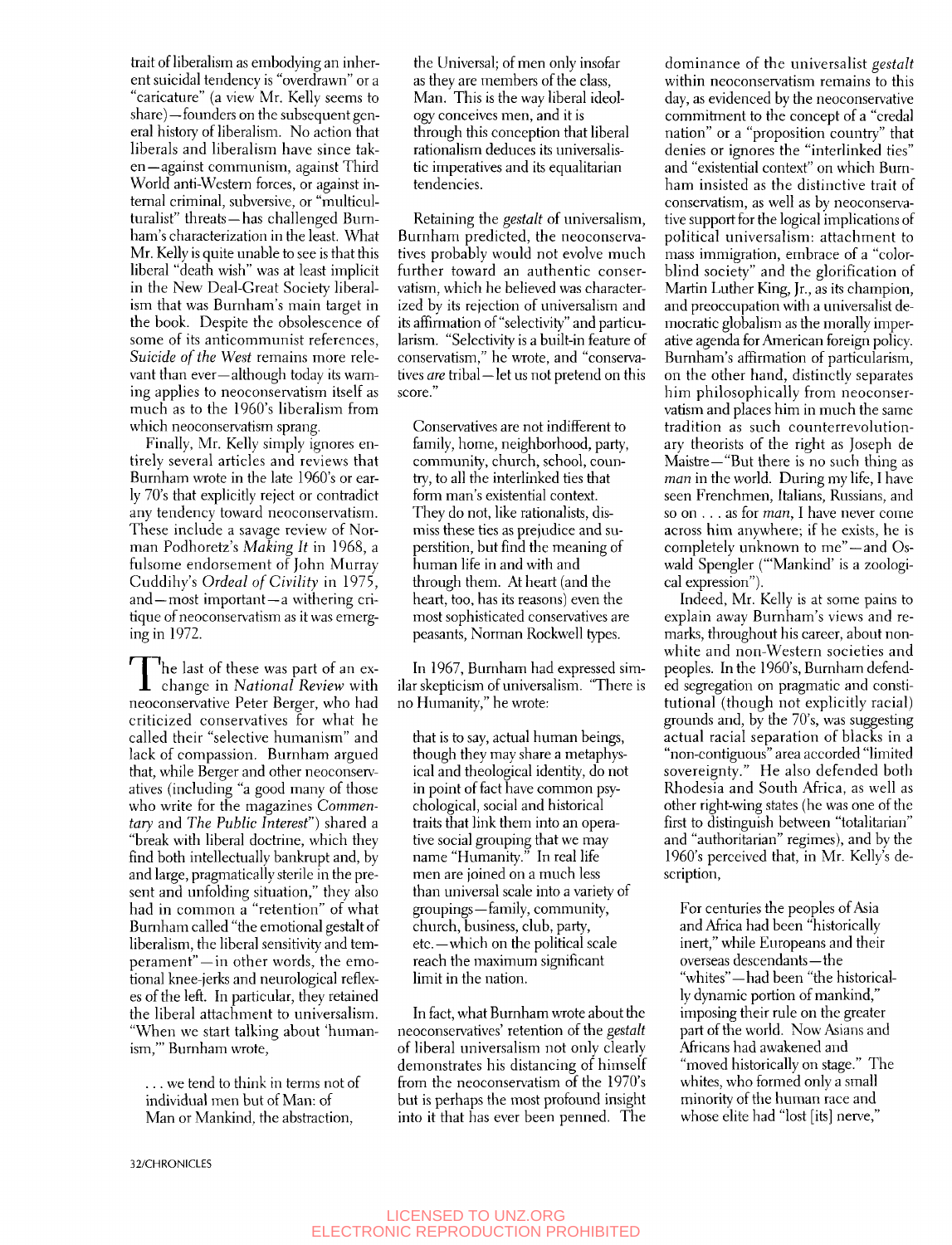thus faced a mortal challenge: how were they to preserve their privileged status?

Burnham's thoughts on the subject are almost identical, in fact, to Lothrop Stoddard's warning 50 years earlier in *The Rising Tide of Color—but* they are definitely *not* suggestive of neoconservatism.

Mr. Kelly is thus simply wrong to portray Burnham as a precursor of neoconservatism (indeed, few of the standard accounts of the emergence of neoconservatism even mention Burnham as an influence, nor do many neoconservatives claim him as one). It is also clear, however, that Burnham was neither an "orthodox" conservative of the 1950's and 60's nor what is now known as a "paleoconservative" in any strict sense. His commitment to *laissez-faire* economics and the "free market" was too vague for the one; his hostility to "isolationism" and his insistence on U.S. interventionism and even "empire," too firm for the other. It is quite true, as Mr. Kelly points out, that Burnham's support for Medicare, against most other conservatives at *National Review,* his favoring of Eisenhower over Taft and Nelson Rockefeller over Nixon as well as Goldwater, and his occasional other "heresies" (such as sympathy for Robert McNamara) all separated him from the "conservative mainstream" then and from most paleos now. Yet even these "deviations" do not amount to "a preview of the neo-conservatism of the 1970s.'

Burnham's idiosyncratic synthesis of "modernism" *{i.e.,* secularism, historicism, and a good deal of amoralism drawn from Machiavelli) with what Mr. Kelly accurately characterizes as his "Augustinian" pessimism regarding human nature, society, and history is distinctive of what, in a 1987 essay (reprinted in my *Beautiful Losers),* I called Burnham's "anti-modern modernism" or "countermodernism." It is probably this position that William Barrett thought Burnham was trying, in 1948, to define as "a new political stance, one beyond the conventional categories of Left and Right"-a stance that is as removed from the neoconservatism of the I970's as it is from the conservative orthodoxies of the 50's and 60's that Burnham rejected.

In my view, although most of Burnham's analysis of communism and his assessment of its threat was substantially correct, he wasted much of his later career in what turned out to be rather ephemeral anticommunist polemics that had little impact on actual policy after the early 1950's. Burnham would have served modern political theory far better, and his reputation would be far more secure, had he devoted that part of his life to formulating more explicitly a "new political stance" within the framework of neo-Machiavellian elite theory and to the closely related project of exploring more deeply the political and social implications of the managerial revolution. Mr. Kelly also might have devoted more attention to these implications, as well as to the influence of Burnham's first book on such thinkers as Karl Wittfogel, Milovan Djilas, and Jacques Ellul.

If James Burnham made one basic error, it was in his insistence on a political strategy for the American right (as embodied in *National Review)* that sought to influence and persuade the dominant (managerial) class and its verbalist and intellectual spokesmen, rather than formulating a more populist (and more radically conservative) strategy aimed at the displacement or overthrow of the managerial system. It was probably that strategy that accounts for much of Burnham's support for Medicare, Rockefeller, and McNamara. By the late 1960's, however, he seems to have recognized the bankruptcy of the managerial class and to have turned more sympathetically toward a populist and explicitly antimanagerial strategy. Yet, by following the strategy they formulated in the 1950's, he

and Buckley effectively cut the "respectable" American right away from grassroots support and isolated it in Manhattan. Without a firm social and political base separate from, and opposed to, the managerial class. *National* Review's conservatism brought little social power to the bargaining table. Hence, it could acquire "influence" not by mounting an effective resistance to the apparatus of the managerial intellectual class from without but only by gradually assimilating itself within the apparatus. That is essentially what neoconservatism accomplished through its domination of the right. While Burnham lived, assimilation could not take place completely, but it is significant that neoconservatism began to devour the American right (and especially *National Review)* almost as soon as he vanished from the conservative scene.

Mr. Kelly has produced a well-researched book that needed to be written and that answers many biographical questions that students of James Burnham have long wanted answered (though it remains weak in answering others, such as those regarding Burnham's activities with the CIA). His analysis of his subject's political and philosophical thought, however, is simply not reliable. To understand it properly, readers will have to go to James Burnham's works themselves—and to examine them without the neoconservative goggles that Mr. Kelly insists they wear.  $\langle \hat{\mathbf{c}} \rangle$ 



JULY 2002/33